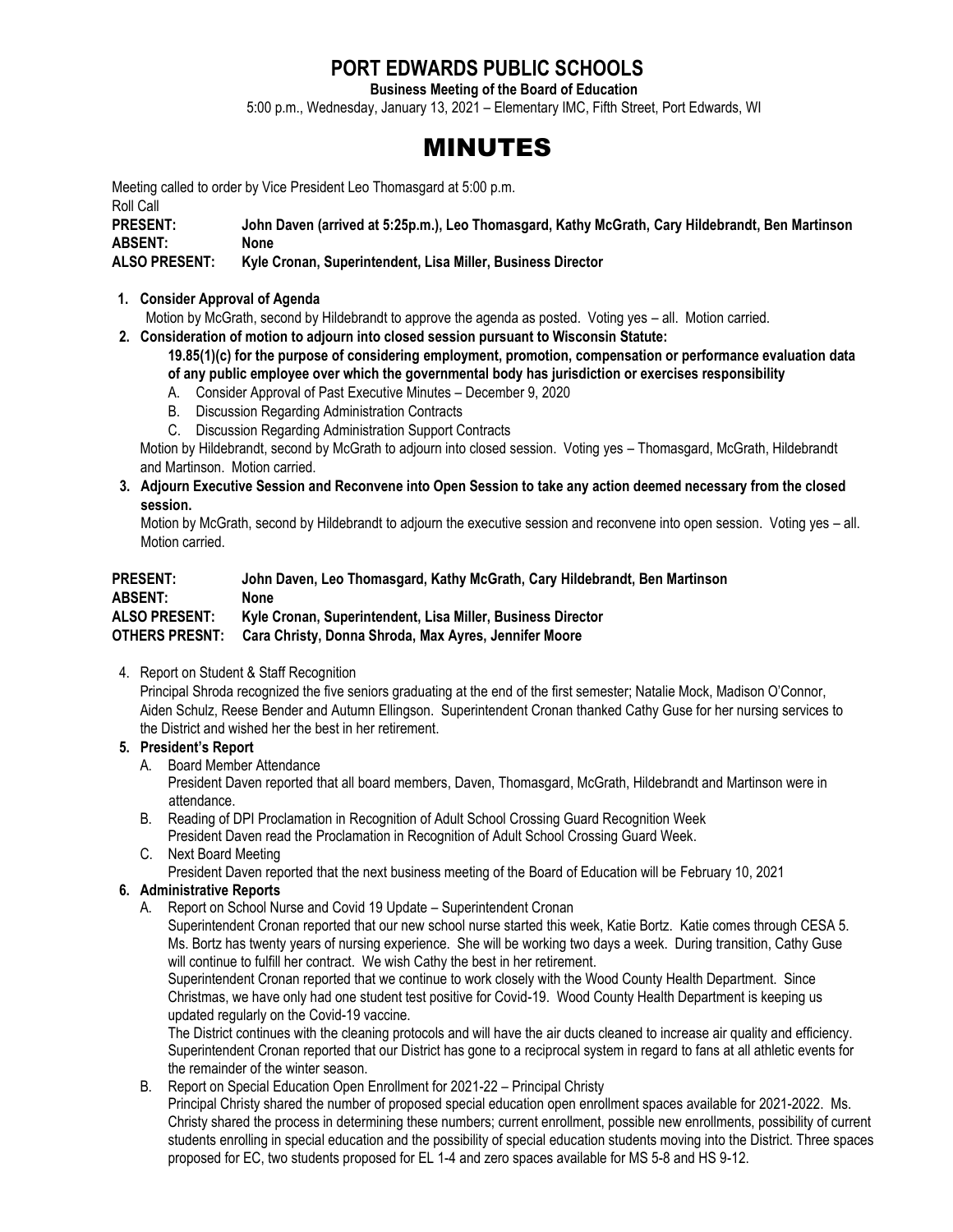C. Report on Course Options Spring 2021 - Principal Shroda

Principal Shroda reported that fourteen students have signed up for Start College Now through Mid-State Technical College.

**7. Questions and Comments from People in Attendance** None

# **CONSENT AGENDA:**

#### **8. Consider Approval of Minutes of Past Meeting – December 9, 2020**

Motion by Hildebrandt, second by Martinson to approve the minutes of the past meeting. Voting yes – all. Motion carried. **9. Consider Approval of Financial Reports**

- A. Check Summaries................................. December 1-31, 2020
- #30988 31095 & 202000514 202000793- \$299,626.79 B. District Revenues Report......................December 1-31, 2020
- C. District Expenditures Report .................December 1-31, 2020
- D. District Cash Receipt Report……………December 1-31, 2020
- E. December Cash Balance Report
- F. December Fund 60 Activity Accounts Report
- G. December Substitutes Report
- H. December Budget Revisions
- I. Consider Approval of Gifts

Business Director Miller reported the following gifts:

Valerie Curler: Hand-knit hats

Brenda McDonald – Ocean Spray: 10 cases of juice for Backpack Program Alexander Charitable Foundation: \$18,000 for Dorothy Alexander Auditorium Update Numerous donations were received for the Christmas Cheer program

Business Director Miller reported the following budget revisions: Due to GASB 84, Fund 60 has been inactivated and all activity accounts have been moved to Fund 21

Motion by McGrath, second by Hildebrandt to approve the financial reports as submitted. Voting yes – all. Motion carried.

#### **UNFINISHED BUSINESS**

#### **10. Second Reading of Policies as Previously Presented**

|         | POLICY UPDATE                                     |
|---------|---------------------------------------------------|
| 0162    | Quorum                                            |
| 0164.2  | <b>Special Meetings</b>                           |
| 0167.3  | <b>Public Comment at Board Meetings</b>           |
| 0172    | Legal Counsel                                     |
| 1130    | Conflict of Interest                              |
| 3230    |                                                   |
| 4230    |                                                   |
| 1260    | Incapacity of District Administrator              |
| 2260.02 | English Language Proficiency                      |
| 2412    | Homebound Instruction Program                     |
| 2460    | Programs for Students with Disabilities           |
| 2700.01 | School Performance and Accountability Reports     |
| 3120.04 | <b>Employment of Substitutes</b>                  |
| 3120.10 | <b>Job Sharing</b>                                |
| 4120.10 |                                                   |
| 3122.01 | Drug-Free Workplace                               |
| 4122.01 |                                                   |
| 3131    | Staff Furloughs                                   |
| 4131    |                                                   |
| 3215    | Use of Tobacco and Nicotine by Professional Staff |
| 4215    |                                                   |
| 3231    | Outside Activities of Professional Staff          |
| 4231    |                                                   |
| 3362.01 | <b>Threatening Behavior Toward Staff Members</b>  |
| 4262.01 |                                                   |
| 4130    | Assignment and Transfer                           |